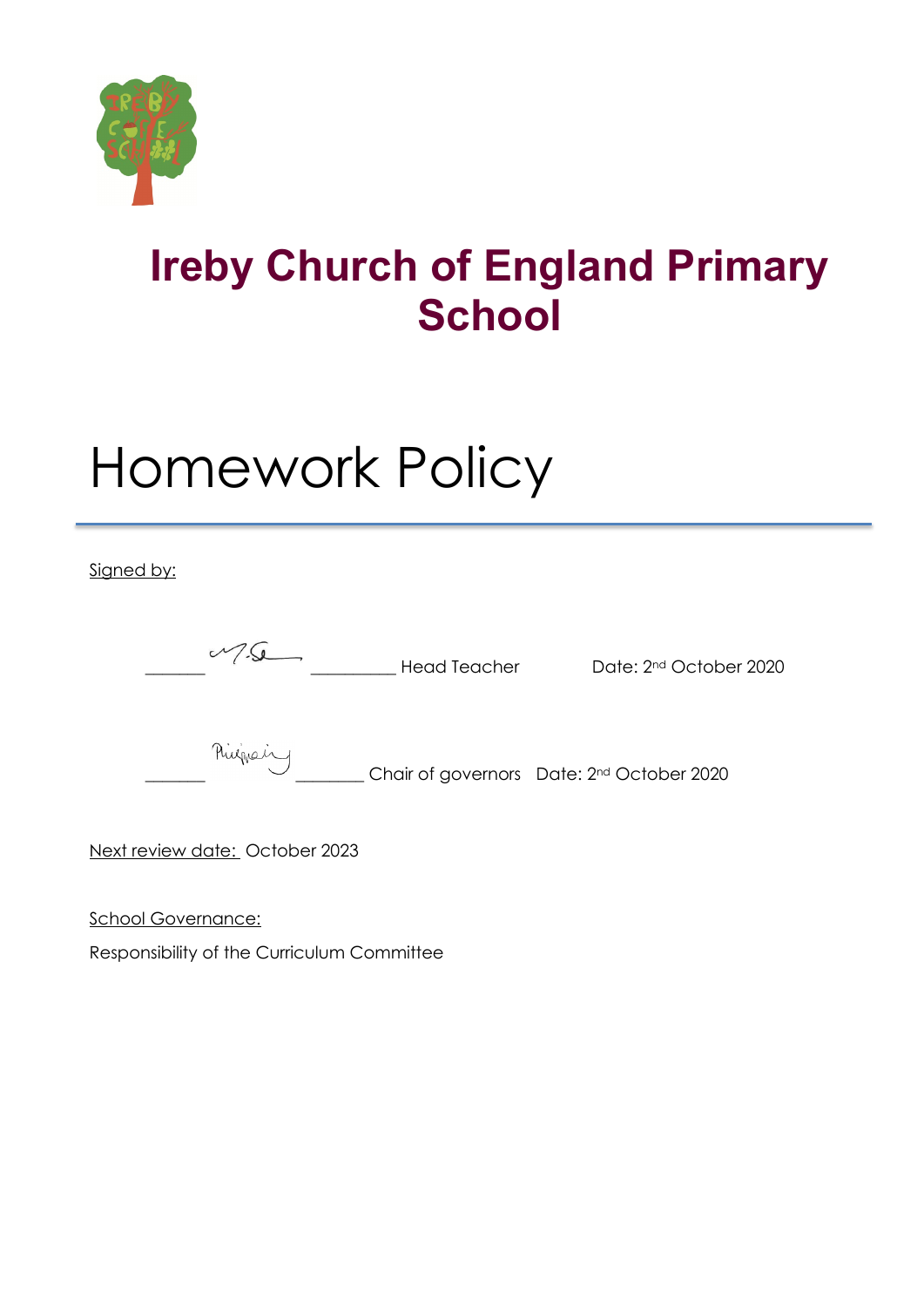### **Homework Policy**

#### **1 Introduction**

- 1.1 By the term 'homework', this policy refers to anything children do outside the normal school day that contributes to their learning, in response to requests or guidance from the school. Homework encompasses a whole variety of activities instigated by teachers and parents/carers to support the children's learning. For example, parents or carers who spend time reading stories to their children before bedtime are supporting their learning in a very valuable way.
- 1.2 Homework is a very important part of a child's education, and can add much to a child's development. The government makes clear its commitment to homework, it regards it as an essential part of good education. We believe that homework can help to make links in pupils' learning and to enable them to become lifelong learners, not simply regarding learning as something which goes on at school.
- 1.3 We recognise that the educational experience that any school by itself can provide is limited by the time and resources available; children can therefore benefit greatly from the complementary learning that they do at home. Indeed, we see homework as an important example of partnership and cooperation between teachers and parents/carers. One of the aims of our teaching is for children to develop as independent learners, and we believe that doing homework is one of the main ways in which children can acquire the skill of independent learning.
- 1.4 Homework plays a positive role in raising a child's level of attainment. However, we also acknowledge the important role of play and free time in a child's growth and development. While homework is important, it should not prevent children from taking part in family and leisure activities, and participating in various clubs and organisations which play an important part in children's lives. We are well aware that children spend more time at home than at school, and we believe that they develop their interests and skills to the full only when parents/carers encourage them to make maximum use of the opportunities available outside school.

#### **2 Aims and objectives**

- 2.1 The aims and objectives of our homework policy are:
	- to ensure a consistent approach to the use of homework across the school;
	- to inform parents and carers about our approach to homework and to promote partnership and co-operation between home and school in supporting each child's learning;
	- to help to enable pupils to make maximum progress in their academic and social development;
	- to help pupils develop the skills of independent learners;
	- to help children to understand that the world of learning extends beyond the school, and to make links between their experiences in school and those gained outside school;
	- to enable all aspects of the curriculum to be covered in sufficient depth;
	- to provide educational experiences not possible in school;
	- to consolidate and reinforce the learning done in school, and to allow children to practise skills taught in lessons;
	- to help children develop good work habits for the future.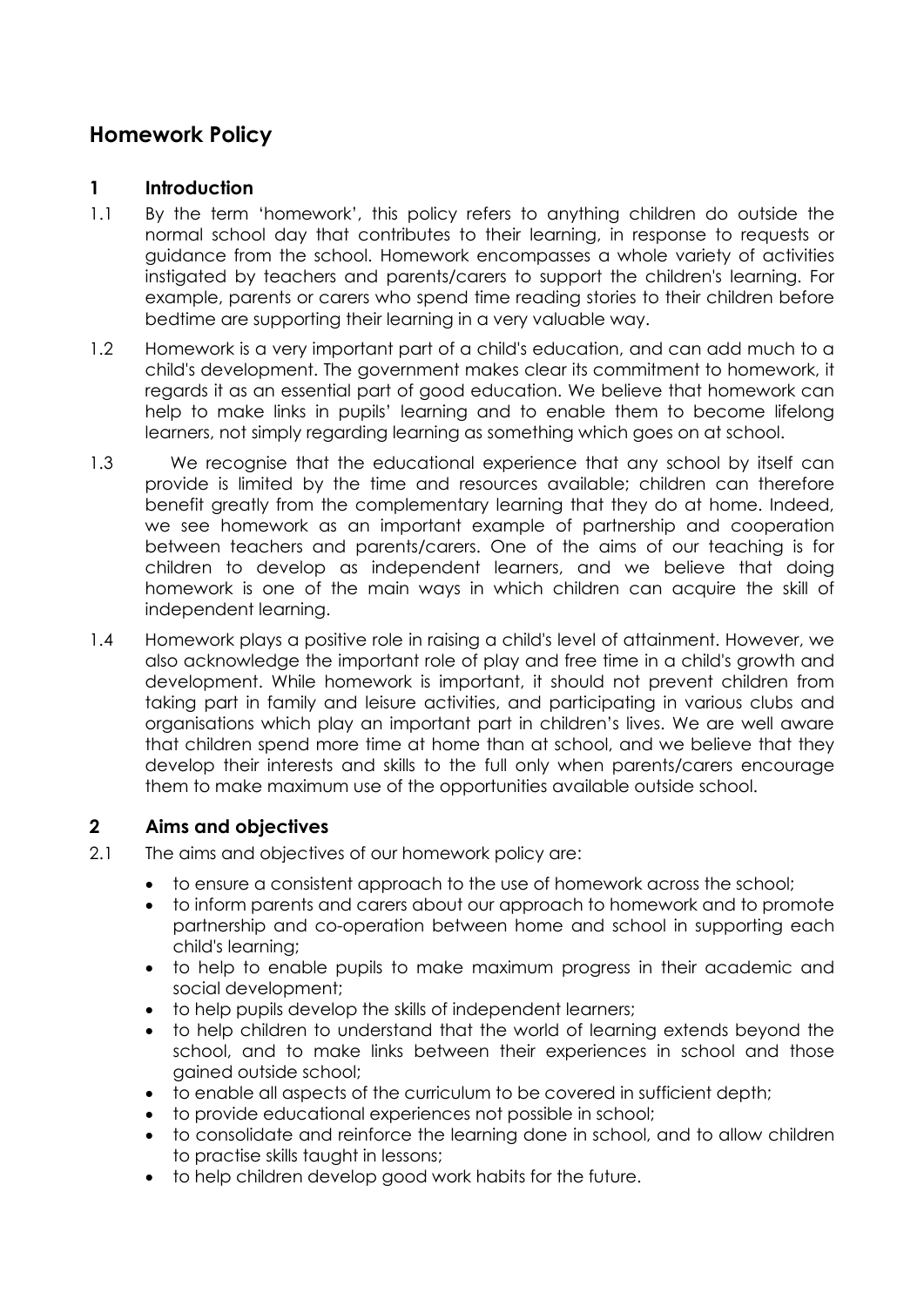#### **3 Types of homework**

- 3.1 Staff and pupils regard homework as an integral part of the curriculum it is planned and prepared alongside all other programmes of learning.
- 3.2 We set homework acitivities for all pupils in school on a weekly basis. This based on our English, mathematics, science or topic based curriculum. Depending on the age of the child the volume of work is different.

#### **4 Amount of homework as a minimum**

4.1 **Reception** 10 minutes 5 times reading per week.

1 piece of phonics or number work per week (usually given on a Friday for completion by Monday)

**Years 1 & 2** 15 minutes 5 times reading per week.

1 piece of weekend work on either topic or maths (usually given on a Friday for completion on Monday) **and/or**

1 spelling or times tables given out on a Thursday for a test the following Tuesday

**Years 3 & 4** 15 minutes X 5 reading per week.

1 piece of curriculum work (either mathematics, English, science or topic per week).

Times tables x 10 minutes x 3 per week

Spellings – given on Monday for test on Friday (10 mins x 2 per week) Optional topic based project (per half term).

Years 5 & 6 20 minutes x 5 reading per week.

1 piece of curriculum work (either mathematics, English, science or topic per week).

Time tables 10 minutes by 3 per week until mastered

Spellings – given on Monday for test on Friday (10 mins x 2 per week) Topic based project (per half term).

4.2 We give all our pupils a reading record to record reading at home and at school. This is an important document as it helps collaboration between home and school.

#### **5 Inclusion and homework**

5.1 We set homework for all children as a normal part of school life. We ensure that all tasks set are appropriate to the ability of the child, and we endeavour to adapt any task set so that all children can contribute in a positive way. When setting homework teachers will take individual needs into account.